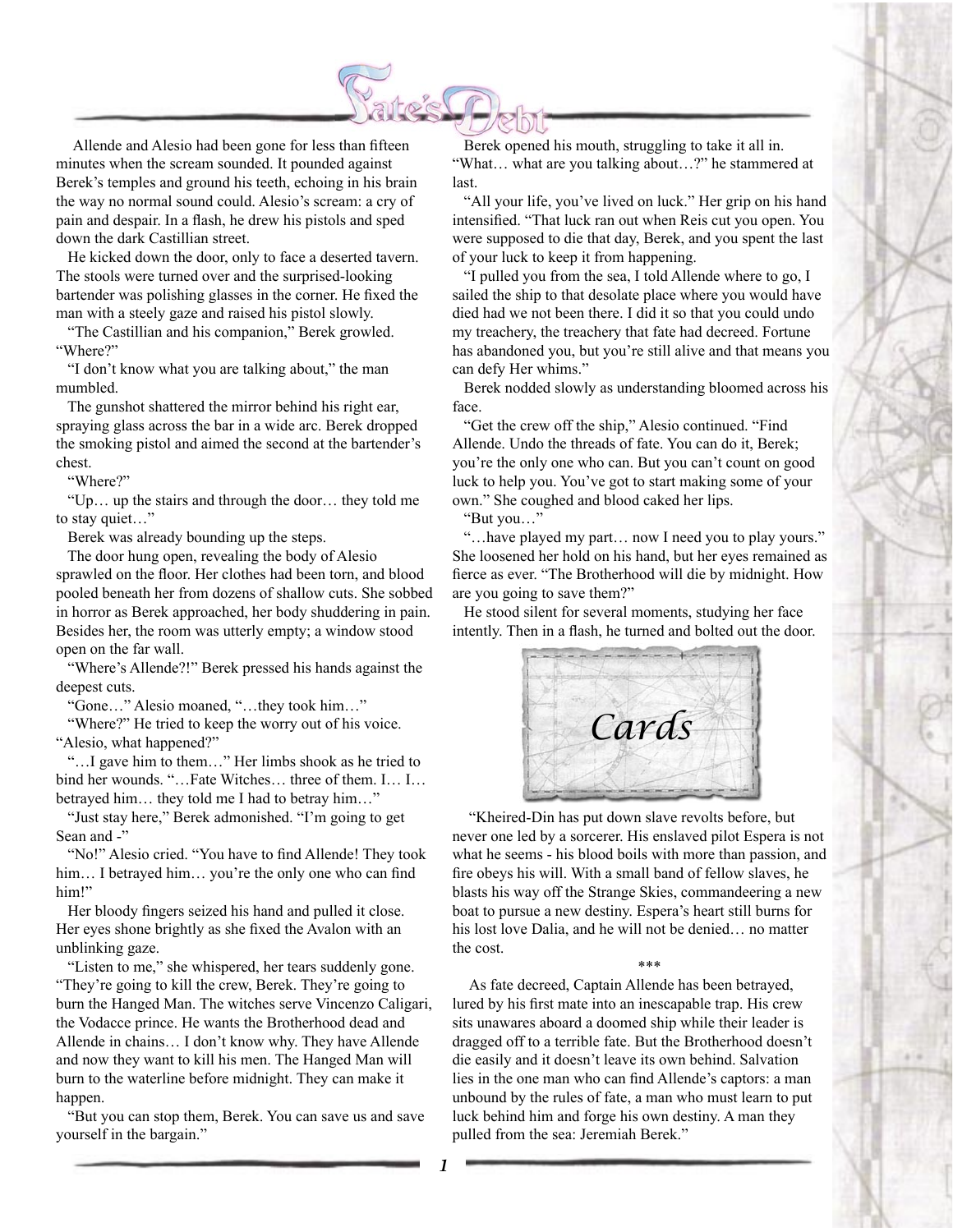Fate's Debt was the seventh release for the 7th Sea Collectible card game.

# *Actions*

#### **"Cut a Path!"** (U) -/- [D/p/t]

Tack your Captain or one of your Crew with the First Mate trait to play this card. All of your Crew aligned to your Captain's faction gain +2 Adventuring until the end of the turn.

#### **"Fire as She Passes!"** (C) 3Ca/- [D/p/t]

React: Play when a Ship in this Sea has finished resolving a Cannon Attack against your Ship to target that Ship. Inflict a 6 Hit Cannon Attack on the target Ship.

## **"Heave To!"** (U) -/4In [D/p/t]

Target an Ally in this Sea controlled by another player. Discard the target Ally. You may immediately put an Ally into play from your hand or hire a Crew, reducing that card's skill point cost by the cost of the targeted Ally.

## **"My Last Bit of Luck."** (U) -/3Ad [S/d/p]

React: Play when an opponent pays the Cancel cost of one of your Action Cards. Inflict 2 Hits to that player.

#### **"She Canna Take It!"** (R) -/- [S/d/p]

Target a Ship. Inflict Hits to the target equal to four times the number of Damage Attachments attached to that Ship.

# **"She'll Hold Together"** (C) -/- [S/d/p]

React: Play when you tack your Captain or a Crew with the First Mate trait to absorb Hits. That Crew absorbs an additional amount of Hits equal to the number of Damage Attachments attached to your Ship.

## **A Hero at Last** (C) -/- [D/p/t]

React: Play when one of your Heroic Crew tacks or sinks to absorb Hits. That Crew's Swashbuckling is increased by 2 until the end of the turn.

## **A Pirate's Reputation** (U) -/- [S/d/p]

React: Target an opposing player when you are paying the skill cost to put a Control card into play. This card produces skill points equal to the number of Crew cards plus cards with the Ally trait in the target's sunk pile.

## **A Single Shot** (R) -/- [S/d/p]

Unique \* You may not play this card if you have a Villainous or Heroic Captain. Discard one of your Attachments which increases Influence to attach this card to your Captain. This card gives  $+3$ Influence and the Heroic Trait.

## **A Thousand Fires Alight** (R) -/- [S/d/p]

Unique \* Your Captain gains +1 to all skills for each Control card you have in play. This bonus lasts until the end of this turn.

#### **Awaiting the Signal** (C) -/- [D/p/t]

You may only play this card if your Ship's Move Cost is currently less than its printed Move Cost. React: Play this card before performing an action to move to an adjacent Sea. *Orduno watched as the Grace approached. "They are honorable foes," he muttered. "How can their captain betray them like this?"*

#### **Better off Chum** (U) 4Ca/- [S/d/p]

Target a Ship in this Sea to inflict a 7 Hit Cannon Attack on that Ship. The target may cancel this attack by sinking one of their Crew.

#### **Blasted Bulkhead** (U) -/- [D/p/t]

React: Play this card when you are suffering Hits to absorb 3 Hits. This card attaches to your Ship as a Damage Attachment. This card counts as 1 Crew toward your Crew maximum. You may sink this Attachment by tacking 2 Swashbuckling as an action. You may not sink or discard this card with other card effects.

#### **Bloody Fight** (U) -/- [D/p/t]

React: Play when the other player in a Boarding plays a card instead of performing a Boarding Attack. That Player must tack or discard one of their non-Captain crew. You may not play another "Bloody Fight" during this round of the Boarding.

#### **Broken Mast** (C) -/- [D/p/t]

React: Play this card when you are suffering Hits to absorb 5 Hits. This card attaches to your Ship as a Damage Attachment. While this card is attached to your Ship all of your Crew have -2 Sailing (minimum 0). You may sink this Attachment by tacking 4 Swashbuckling as an action. You may not sink or discard this card with other card effects.

#### **But, not in Vain** (C) -/- [S/d/p]

React: Play immediately after you sink one of your Crew to absorb Hits during a Boarding. If you have no other Crew with a higher Influence cost, the Boarding is ended.

#### **Call to Arms** (C) 1Sw/- [S/d/p]

React: Play immediately after an opponent begins a Boarding with your Ship that is not canceled. Untack one of your non-Captain Crew with the Swordsman or First Mate trait.

#### **Captured!** (U) -/- [S/d/p]

Target a player with 1 or more untacked Captive Crew on their Ship. Target player must tack one of their Captive Crew.

# **Crackers on Demand** (R) -/- [D/p/t]

Target and untack any Pet card in play.

## **Crossbow Bolt** (C) 1Sw/2Sw [D/p/t]

React: Play when you send one of your untacked Crew out to fight against an opponent's Crew that has been pushed forward to start a Boarding Attack. Tack the opposing Crew.

## **Dockside Raid** (U) -/- [D/p/t]

Target a Captain. Tack and Sink one of your Crew with an Influence cost of 3 or more to reduce all of the target Captain's skills by 2 (minimum 1) until the end of the turn.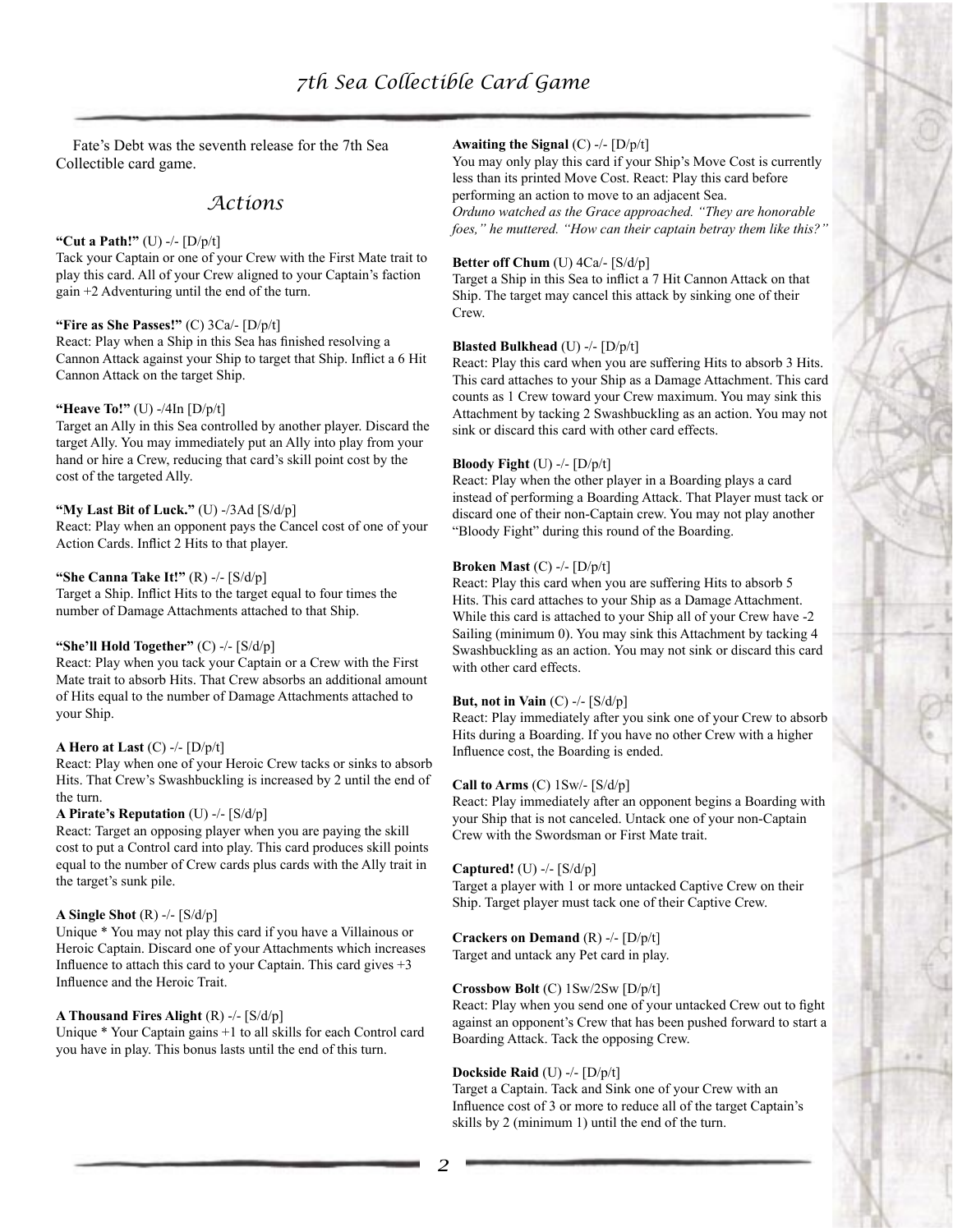## **Dust to Dust** (U) -/- [S/d/p]

React: Play when you are inflicting exactly 4 Hits to inflict 2 extra Hits.

# **Entwining Kelp** (C) 2Ad/M+0 [S/d/p]

React: Play when a Ship tacks to use its "Free Move" ability. The "Free Move" is canceled.

# **False Colors** (C) -/- [D/p/t]

Tack your Ship and one of your Attachments with the Ally trait to play this card. Move your Ship to that Ally's Sea, and move that Ally to the Sea your Ship occupied at the start of this action.

## **Foolish Bet** (C) -/- [D/p/t]

React: Play when you send one of your own untacked Crew out to fight against an opponent's Crew that has been pushed forward to start a Boarding Attack. Hits inflicted by either Crew in this Boarding Attack may not be absorbed by tacking Crew.

## **Free Men Can Do Anything** (C) 1Sw/- [D/p/t] React: Play this card when you are paying a skill cost. This card

produces 1 point of that skill.

# **Fresh Fruit** (C) -/- [S/d/p]

React: Play when you are producing Adventuring. Tack one of your Crew to produce Adventuring equal to the Crew's Adventuring plus Swashbuckling.

#### **Fresh Water** (C) -/- [S/d/p] Your cost to complete Adventures is reduced by 1 (minimum 1) until the end of the turn.

**Frozen Sails** (C) 3Ad/3Ad [S/d/p] Weather \* Target a Ship. That Ship must tack a Topman or suffer 4 Hits.

#### **Hard Tack** (C) -/- [S/d/p] Discard one of your completed Adventures to move your Ship to an adjacent Sea.

**Headhunters** (C) 2Ad/2Ad [D/p/t] React: Play immediately after another Player completes an Adventure. That player suffers 2 Hits.

# **Hidden Crew** (C) -/- [S/d/p]

React: Play immediately after an opponent begins a Boarding with your Ship that you do not cancel. Immediately hire one Crew from your hand. Reduce the Crew's cost by 3 (minimum 0).

**Hidden Rum** (C) 2Sw/- [D/p/t] React: Play this card when you are paying a cancel cost to produce 4 points toward the cancel cost.

**Holy Vision** (U) -/- [S/d/p] Tack one of your Crew with the Holy trait to discard two cards from your hand and then draw two cards.

# **Honorable Surrender** (U) -/- [D/p/t]

React: Play this card when you sink or discard an opponent's card with the Control or Ally trait to untack one of your Heroic Crew. *The owner of that card may place it in their hand. The robbery served as a quiet reminder that Gosse was still the gentleman pirate. The nightmares would return soon enough.*

## **Ice Storm** (U) -/- [D/p/t]

Weather \* Laerdom 1 Knack \* Tack one of your Crew with Laerdom to target a Ship in this Sea. Inflict 2 Hits on that Ship, or Inflict 4 Hits if the target Ship is in the Trade Sea.

## **Ivory Totem** (U) -/- [S/d/p]

Laerdom 1 Knack \* Tack one of your Crew with Laerdom to target a Crew with a faction symbol. If that Crew's Captain does not have the same faction symbol as the target, the target is discarded.

# **Launching the Falcon's Roost** (U) 4Ad/- [S/d/p]

Move your Ship to your Captain's Starting Sea. Sink this card. *Delaina smiled from the crowd as the merchant broke the bottle on the ship's prow.* 

# **Lice** (R) -/- [S/d/p]

Target another player's Ship. If the target Ship is in a Sea with an attached Port, all Crew on the target Ship have their Influence reduced by 1 until the end of the turn (minimum 0).

# **Loot and Pillage** (U) -/- [S/d/p]

Until the end of the turn, all Crew with the Villainous trait have +1 Influence while they are in a Sea with a Port attached.

# **Mad Martin's Tattoos** (C) -/- [D/p/t]

React: Play immediately after you tack one of your Crew to produce Adventuring to complete an Adventure. This card attaches to that Crew and gives  $a + 1$  Swashbuckling.

# **Nasty Bit 'o Luck** (C) -/- [S/d/p]

React: Play when a player moves into your Sea by using their Ship's "Free Move." That player does not take their Action and play continues to the next player.

*Espera used his privileged status to sabotage every part of the Strange Skies. They wouldn't be following him, even with Kheired-Din's magic.*

## **Next of Kin** (U) -/- [D/p/t]

React: Play immediately after you sink a Crew as a result of absorbing hits. You may immediately hire a Crew from your hand. If that Crew belongs to your Captain's Faction, reduce the Crew's Influence cost by 2 (minimum 0).

# **No Fun to be a Captive** (C) -/- [D/p/t]

Sink one of your Captive Crew to give +2 Cannon, Sailing and Adventuring to another Captive Crew until the end of the turn.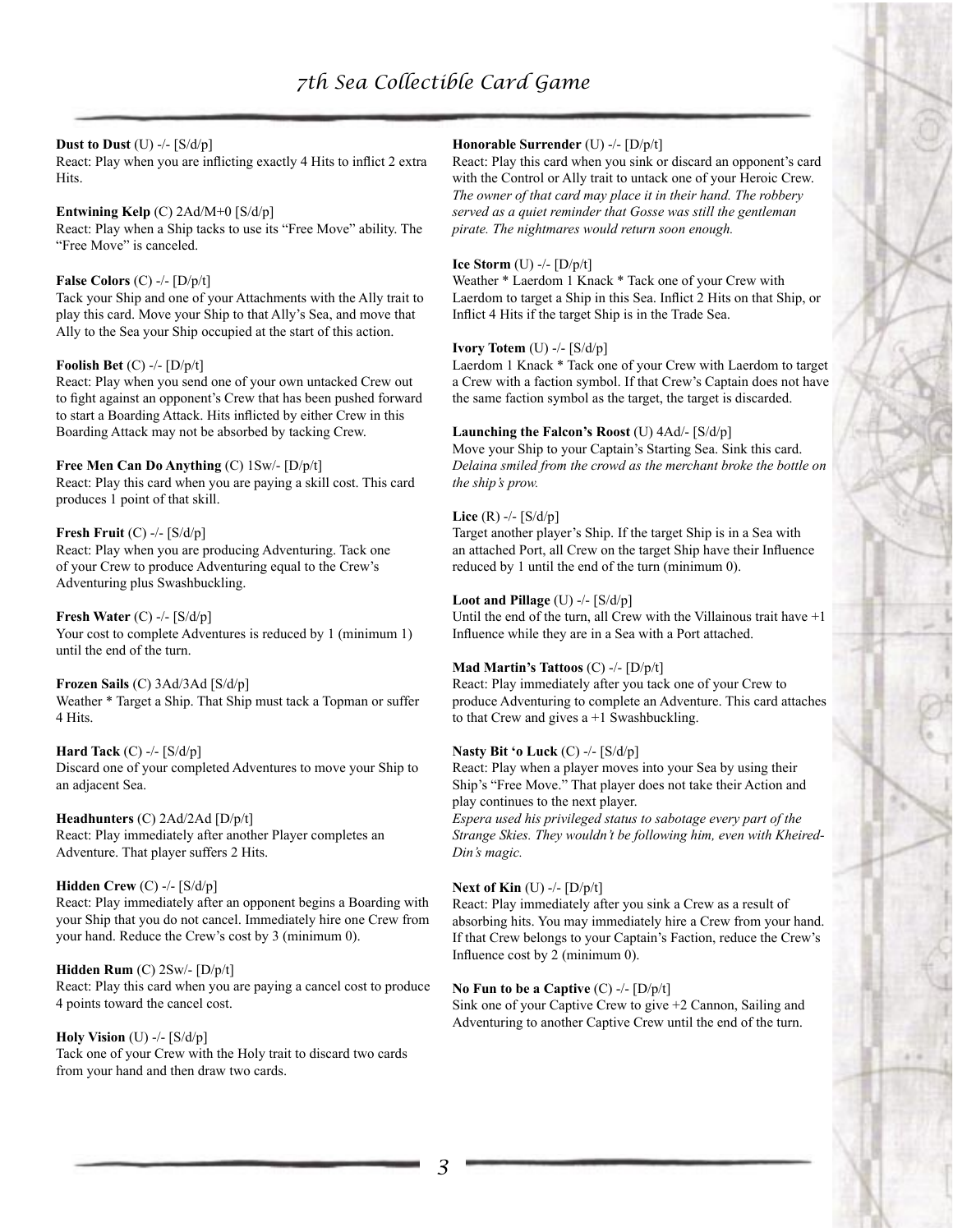## **No Space For Luxuries** (U) -/- [D/p/t]

Target a Ship Attachment on a Ship which is currently exceeding its Crew Maximum. Sink the target Attachment and inflict 3 Hits on that Ship.

*No one knew how the fire started, but it spread with unnatural speed. In moments, the Hanged Man's lower decks were completely engulfed.*

#### **Not Quite Dead** (C) 2Ad/- [D/p/t]

React: Play when one of your non-Captain Crew is being sunk. Place that Crew in your hand. Attachments on that Crew are discarded. Sink this card.

## **Orduno's Honor** (C) -/4In [D/p/t]

Target another player's Ship which is in a Sea to which you have a Control card attached. Move the target Ship to a Sea adjacent to its current Sea.

## **Powering Through** (R) M+4/M+4 [S/d/p]

Target a Ship in this Sea. Inflict Hits equal to your Ship's Move Cost +6 on that Ship. Then inflict Hits equal to the opposing Ship's Move Cost +2 on your Ship.

## **Quaranteened Port** (C) -/M+0 [D/p/t]

Any player may pay this card's Cancel Cost. Target a Sea. Until the end of the turn, players with Ships in the target Sea may not hire Crew.

#### **Sails Don't Bleed** (C) -/- [D/p/t]

React: Play when one of your Crew with the Topman trait tacks to absorb Hits. The Topman absorbs 4 extra Hits. You may not play this card during a Boarding.

## **Second Chance** (C) -/- [D/p/t]

React: Play when you are paying an Adventuring cost. If you are in a Sea to which you have a Port attached, Second Chance produces 3 Adventuring.

#### **Shining Example** (R) -/- [D/p/t]

React: Play when tacking a Crew with the First Mate trait to produce skill points. That Crew produces 3 extra skill points.

## **Steady Leak** (R) -/- [S/d/p]

React: Play this card when you are suffering Hits to absorb 9 Hits. This card attaches to your Ship as a Damage Attachment. While this card is attached to your Ship you suffer 1 extra Hit each time you suffer Hits. You may sink this Attachment by tacking 7 Swashbuckling as an action. You may not sink or discard this card with other card effects.

#### **The Betrayal of Allende** (C) -/- [D/p/t]

React: Play before performing an action. Target a Crew on another Ship in this Sea. Tack all Attachments attached to that Crew.

## **The Destruction of the Spear** (U) 2Ca/M+0 [S/d/p]

All non-Gosse Ships currently in the Trade Sea have their Move Cost increased by 1 until the end of the turn. Any player in the Trade Sea may cancel this action.

## **The Fury of the Rogers** (C) 3Ad/4In [S/d/p]

Target another Ship in this Sea to begin a Boarding with target Ship.

#### **The Futility of It All** (U) -/- [S/d/p]

React: Play instead of a Boarding Attack. Until the end of the Boarding, non-Captain Crew may not inflict more Hits than their printed Influence cost during a Boarding Attack.

#### **The Next Chapter** (C) -/- [S/d/p]

React: Play this card when you push your Captain forward to start a Boarding Attack. Your Captain inflicts 3 extra Hits in this Boarding Attack.

*Somewhere in the faerie kingdom of Bryn Bresail, Queen Eleanor added another chapter to her book.*

#### **The Nibelungen's Price** (R) -/- [D/p/t]

React: Play when you are paying the cost for an Item Attachment. Discard one of your completed Item or Goods Adventures to reduce the cost by 6.

#### **The Sinking of the Hanged Man** (U) 6Ca/2Sa [S/d/p]

Target a Ship in this Sea. Attach this card to that Ship as a Damage Attachment. While attached, the Ship may not hire Crew or move to another Sea. Any player in the same Sea may sink this card by tacking 5 Swashbuckling as an Action. This card may not be sunk or discarded with other card effects.

*Berek's warning had saved them from the flames. Now they needed another ship.*

#### **The Spear of the West Wind** (U) -/- [D/p/t]

Weather \* Laerdom 1 Knack \* React: Tack one of your Crew with Laerdom to target another Ship when it enters this Sea. Inflict 4 Hits on the target Ship.

#### **The Stake** (U) -/- [S/d/p]

Target a Sea. The Adventuring cost to complete Adventures in the target Sea is increased by 2 until the end of the turn.

## **Too Strong to Die** (U) -/2Sw [D/p/t]

React: Play when an opponent is suffering more than 5 Hits. The Hits are reduced to zero. That player must sink 3 random cards from their Hand.

## **Undead Ambush** (C) -/- [D/p/t]

React: Play when you are inflicting exactly 2 Hits to inflict 2 extra Hits.

#### **Vengeance of the Damned** (R) 1Ad/- [S/d/p]

Target a Ship in the same Sea as an uncompleted Artifact Adventure. Inflict 3 Hits on that Ship.

#### **Whites of Their Eyes** (C) 4Ca/- [S/d/p]

React: Play when an opponent attempts a Boarding with your Ship. The Boarding is canceled.

## **Worthless Trinket** (U) -/- [D/p/t]

You may not play this card if you have a Villainous Captain. Discard one of your Item or Goods Attachments to draw 2 cards.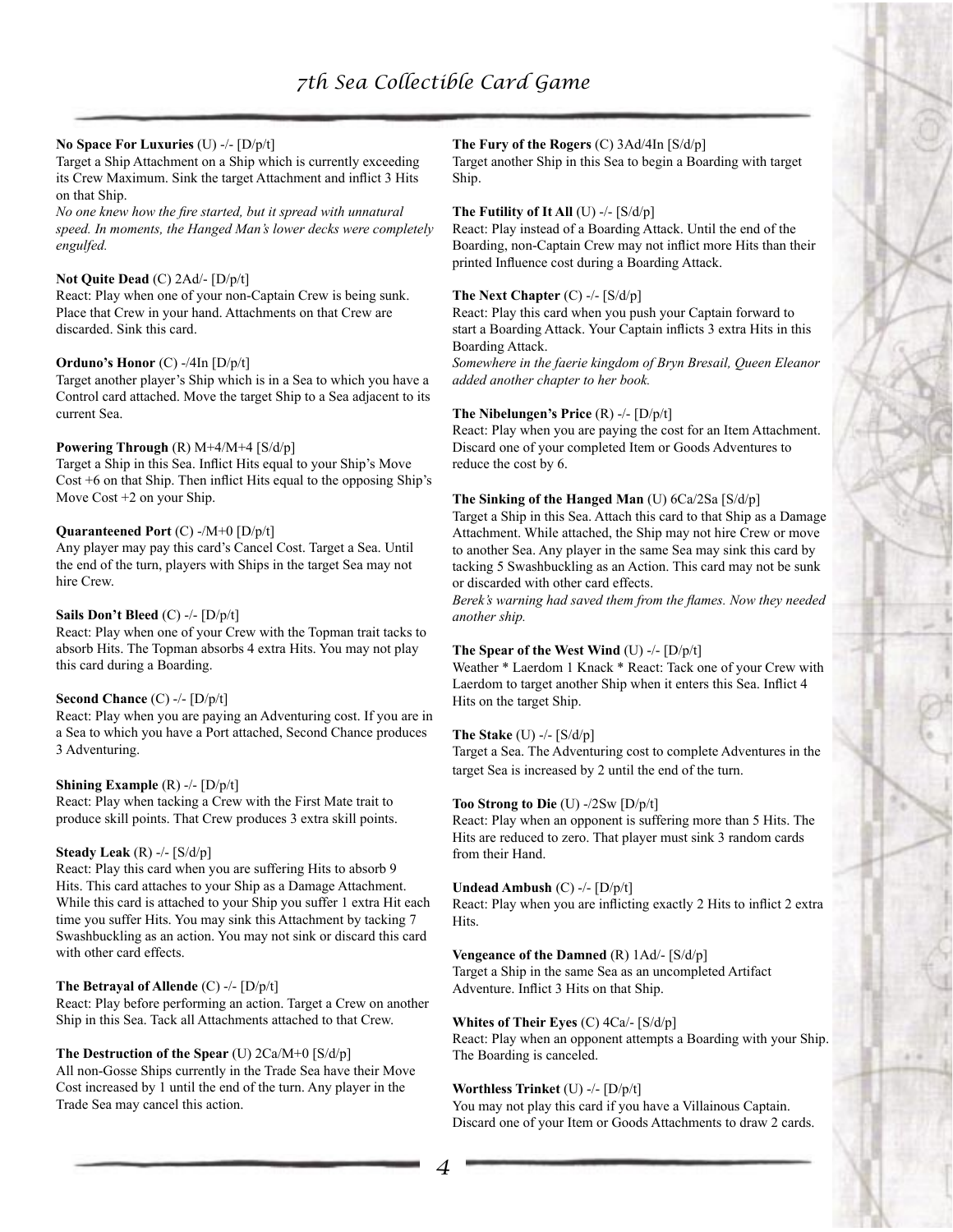**Would-Be Adventurers** (U) -/- [S/d/p] React: Play when you are paying an Adventuring cost to produce 2 Adventuring. Your Ship suffers 3 Hits.

# *Crew*

**"Lyin'" John Fox** (R) Sea Dogs 6I C:2 S:3 A:3 I:1 Sw:2 [P/c/t] Experienced \* Unique \* All of your completed Adventures which increase Influence provide one extra Influence.

*While his charm remained unchanged, something darker had crept into Fox's demeanor. His smile began to curdle around the edges, and tension had seeped into his casual lies.*

**"Niklaas Wynkoop"** (C) Vesten 3I C:0 S:0 A:2 I:1 Sw:2 [P/c/t] Niklaas gains +1 to all Skills while you are in a Sea that has another player's Port attached.

*Yngvild knew of "Niklaas", a Vesten mole among the Vendel merchants. If anyone knew where to find the traitor, it would be him.*

**Ahmed Khalid** (U) Corsairs 3I C:0 S:2 A:0 I:0 Sw:1 [P/c/t] Rower \* Captive \* Loyal \* React: Discard Ahmed when you are tacking a Crew to produce Sailing. That Crew produces 2 extra Sailing.

*"Ernesto freed me from that madman's hold. I'll follow him to the ends of Theah."*

**Alec Mercer** (C) Crimson Rogers 4I C:1 S:4 A:0 I:0 Sw:3 [P/c/t] Villainous \* Alec is considered to have a Face Attachment. \* When Alec is performing a Cannon Attack targeting a ship with more Crew than its printed Crew Maximum, the Cannon Attack inflicts 4 extra Hits.

*"If you don't tell me where the Hurricane is, I'll give you a scar even prettier than mine."*

**Alix Brower** (C) Corsairs 3I C:0 S:0 A:3 I:1 Sw:2 [P/c/t] Discard Alix at the end of the Action phase if she is untacked. *"Strong-willed and easily bored, she does things her own way, or not at all." - Espera*

**Benny Gimble** (U) Sea Dogs 4I C:0 S:0 A:2 I:1 Sw:1 [P/c/t] Unique \* Glamour 1 \* Benny's Influence and Swashbuckling may not be increased. While Benny is untacked, you suffer 1 fewer Hit from each Boarding Attack during a Boarding (minimum 0). *"I heard his mother was a Sidhe," Harry whispered, "an' that he's got a donkey's tail hidden in his trousers"*

**Delaina Darling** (U) Brotherhood 5I C:0 S:3 A:2 I:1 Sw:2 [P/c/t] Experienced \* Unique \* Topman \* The Adventuring cost to play your Action cards is reduced by 2 (minimum 1).

*"If he was taken by Fate Witches, he must be in Vodacce. But what would the Vodacce want with Allende? And more importantly, how can we find him without Alesio?"*

**Donna** (U) Brotherhood 6I C:2 S:0 A:3 I:1 Sw:5 [P/c/t] Experienced \* Unique \* Loyal \* Act: Once per turn you may discard 1 card from your hand and target another Ship in this Sea to begin a Boarding with that Ship. The player controlling the Ship targeted by the Boarding may cancel this action by paying their Ship's move cost in Sailing.

*"We need your uniforms. Nothin' personal."*

#### **Dunti** (F) Corsairs 7I C:2 S:2 A:3 I:2 Sw:3 [P/c/t]

Experienced \* Unique \* Holy \* If Ernesto Castillus is your Captain, Dunti has the trait: First Mate. React: Tack and sink one of your Crew aligned to your Captain's faction when a player plays an Action card as a React to Suffering Hits. That Action card is canceled.

*"My destiny never lay with 'Din. It lay with Espera."*

**Edahgo** (R) Corsairs 10I C:3 S:4 A:3 I:4 Sw:4 [P/c/t] Experienced \* Unique \* Loyal \* First Mate \* Villainous \* Act: Once per turn, sink one of your Captive Crew to give your Captive Crews +2 to each of their skills which are currently greater than one.

*He never speaks of the burns Espera gave him, or the way they were inflicted.*

**Emily de Gallegos** (U) Unaligned 4I C:0 S:0 A:1 I:0 Sw:1 [P/c/t] Glamour 1 \* React: Instead of performing a Boarding Attack, tack Emily to tack all non-Captain Crew on board the Ships in the Boarding with a printed Influence cost less than 2.

*"I married a Castillian, renounced my heritage, and tried to be a good Vaticine. But if you want trouble, I'll show you what I learned before Theus saved me."*

## **Fierbas Desaix du Paix** (R) Montaigne 9I

C:4 S:2 A:0 I:2 Sw:2 [P/c/t]

Experienced \* Unique \* Gunner \* Port, 1 \* Act: Target an Attachment attached to another player's Captain or Ship. Tack Fierbas to discard that card. The controller of that card may cancel this action by paying 3 Swashbuckling.

*"I came to fight Castille, not bomb churches. Perhaps my decision to leave the General was premature."*

**Frieda Kesler** (U) Montaigne 3I C:1 S:0 A:2 I:1 Sw:1 [P/c/t] No Attachments \* Frieda's Boarding Attacks that finish with a Punch inflict 2 extra Hits.

*"Do they still call you 'The General', my lord? Ah. No matter. Whatever name they use, you have my loyalty. I swore an oath to a man, not a title."*

#### **Fyodor Zastienchivy** (R) Brotherhood 7I

C:3 S:3 A:2 I:2 Sw:4 [P/c/t]

Experienced \* Unique \* Loyal \* Holy \* Act: Once per turn, discard one card with the word "Prayer" in the title from your hand to untack Fyodor.

*"Theus' hand plucked us from the Hanged Man, my brothers. Now we must pluck Allende from whatever Abyss he has been cast into."*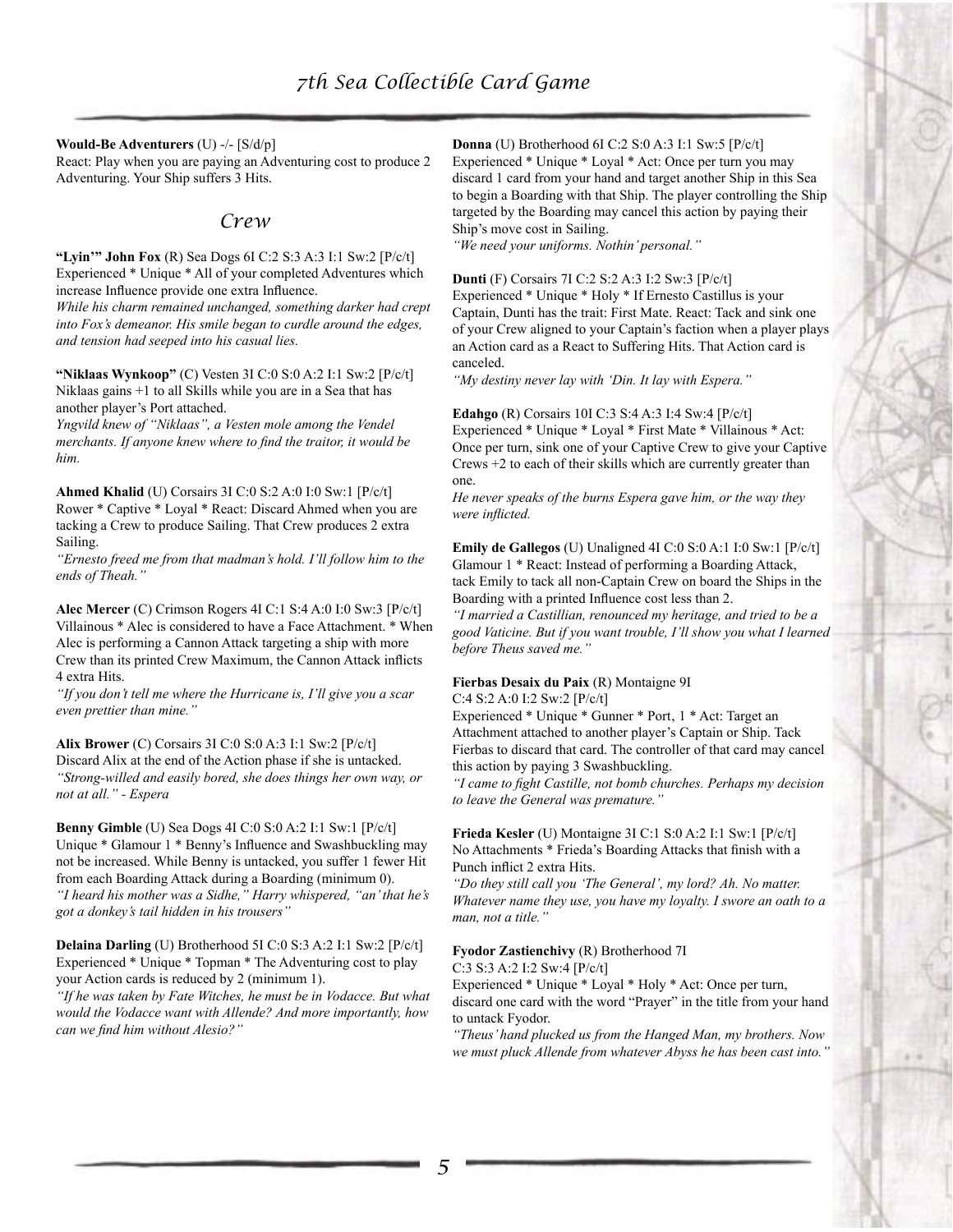## **Hamish** (U) Corsairs 6I C:0 S:0 A:2 I:0 Sw:4 [P/c/t]

Experienced \* Unique \* No Attachments \* If Hamish inflicts Hits during a Boarding Attack, sink all Crew on either Ship involved in the Boarding with an Influence cost less than 2.

*Espera drugged him before the escape. When he awoke, his rage consumed the surviving captives.*

#### **Hauptmann von Lichen** (C) Unaligned 3I

C:0 S:0 A:1 I:0 Sw:3 [P/c/t]

Heroic \* Swordsman +1(von Lichen inflicts 1 extra Hit during Boarding Attacks) Act: Tack von Lichen to target a Ship Attachment on another Ship in this Sea. Discard von Lichen and the target Attachment.

*"In Eisen, we make due with what we have, and so shall you."*

#### **Hull Rot Bill** (C) Unaligned 1I C:0 S:0 A:0 I:0 Sw:1 [P/c/t] Act: Target and discard one Ship Attachment attached to your Ship

to give Bill +1 Adventuring or +1 Influence until the end of the turn.

*"I don't understand the noises he makes either, but I'm pretty sure he's not choking." - Red the Adventurer*

## **Imshi** (U) Corsairs 6I C:4 S:0 A:0 I:2 Sw:2 [P/c/t]

Experienced \* Unique \* Gunner \* Act: Tack Imshi to target an uncompleted Artifact Adventure. The cost to complete that Artifact Adventure is reduced by 4 until the end of the turn (minimum 1). *"Fear not, Master. With the Prophet's blessing, we will destroy those who defied your will."*

## **Joseph Gallegos de Avila** (C) Castille 4I

C:0 S:2 A:3 I:0 Sw:2 [P/c/t]

Act: Tack a card attached to Joseph with the word "Musket" in the title to inflict 2 Hits on another Ship in this Sea.

*"If Admiral Volix wishes to fight a war of attrition, I will be happy to show him how many of his sailors I can kill."*

## **Julius Caligari** (R) Crimson Rogers 6I

C:1 S:0 A:2 I:3 Sw:3 [P/c/t]

Experienced \* Unique \* Villainous Julius is considered to have an Eye Attachment. \* Act: Once per turn, you may discard an Attachment card attached to Julius to target a Ship in this Sea. You inflict 2 Hits on that ship.

**Kirsten Blumfeld** (U) Explorers 6I C:0 S:0 A:4 I:2 Sw:3 [P/c/t] Experienced \* Unique \* React: Tack Kirsten when you are completing an Artifact Adventure to name one of the Seas. The Adventure may be completed as if it were in the named Sea. *"I know you love your wife, McCormick. The question is, how far are you willing to go to find her?"*

**Kurt Weinberg** (C) Sea Dogs 4I C:0 S:1 A:2 I:0 Sw:3 [P/c/t] Heroic \* When Kurt tacks or sinks to absorb Hits he absorbs 1 extra Hit. Act: If Kurt does not have a card with the title: "Cutlass" attached, attach a "Cutlass" to Kurt from your hand without cost. *"Welcome to Eisen, Cap'n McGee. I've done some sniffing around, and I think I've found a way to reach those smiths you were talking about."*

**Lieutenant Novak** (C) Unaligned 3I C:0 S:0 A:0 I:1 Sw:1 [P/c/t] Unique \* Act: Sink Lieutenant Novak when there are no other Ships in this Sea. Until the end of the turn, you may not perform, or be targeted by, Cannon Attacks or Boarding attempts. You may not put another copy of Lt. Novak into play this game. *"I am an Eisen, Colonel. Do not question my honor or my resolve."*

#### **Lt. Juan Rodriguez de Soldano** (C) Brotherhood 4I

C:1 S:3 A:1 I:0 Sw:2 [P/c/t]

Captive \* You may tack your Captain to put Juan into play without cost.

*"Keep smilin', Senor Harbor Master. Let those warships think we're takin' the Roost out for a wee stroll." - Sean McCorley*

**Luis de Rioja** (R) Castille 5I C:0 S:0 A:1 I:2 Sw:1 [P/c/t] Experienced \* Unique \* React: Tack Rioja when you are entering a Boarding as the Defender. Any of your Crew that are sunk during this boarding as a result of absorbing Hits, may be placed in your discard pile instead of your sunk pile.

*"Try to rest now. I have many more patients to look at, ubt I'll come back to change your bandages."*

## **Mabela** (R) Gosse 6I C:0 S:2 A:3 I:1 Sw:2 [P/c/t]

Experienced \* Unique \* Holy \* React: Discard a card with a Thrust Boarding Attack as Mabela is being pushed forward to start a Boarding Attack to give Mabela +1 Swashbuckling until the end of the Boarding.

*The skeletons swarmed from their hiding place. Mabela just smiled.*

# **Maximillian** (C) Gosse 4I C:0 S:0 A:1 I:2 Sw:1 [P/c/t]

Villainous \* Act: Tack and discard Maximillian. Until the end of the turn, your Boarding Attacks against a Ship with a Villainous Captain, inflict 1 extra Hit and your Cannon Attacks targeting a Ship with a Villainous Captain inflict 1 extra Hit. *"There's more than one way to find the Spear. Have you ever heard of the Eyes of Reason?"*

**Mike Fitzpatrick** (C) Montaigne 6I C:2 S:4 A:1 I:1 Sw:2 [P/c/t] Experienced \* Unique \* Heroic \* Mike may not be placed on a Villainous Captain's Ship. React: Tack Mike instead of performing a Boarding Attack. If the opposing player has any Captive Crew in play, that player must discard one Captive Crew of their choosing. *"Ye saved me life, Ms. Kesler. I figure I can stick around a bit, an' help this 'General' o' yers."*

**Moldy Morris** (R) Black Freighter 7I C:2 S:0 A:0 I:1 Sw:3 [P/c/t] Experienced \* Unique \* Loyal \* Morris inflicts 3 extra Hits during Boarding Attacks. If one or more Crew during a Boarding Attack are sunk to absorb hits inflicted by Morris, you may immediately hire 1 Skeletal Crew from your hand with an Influence cost of 2 or less, without cost.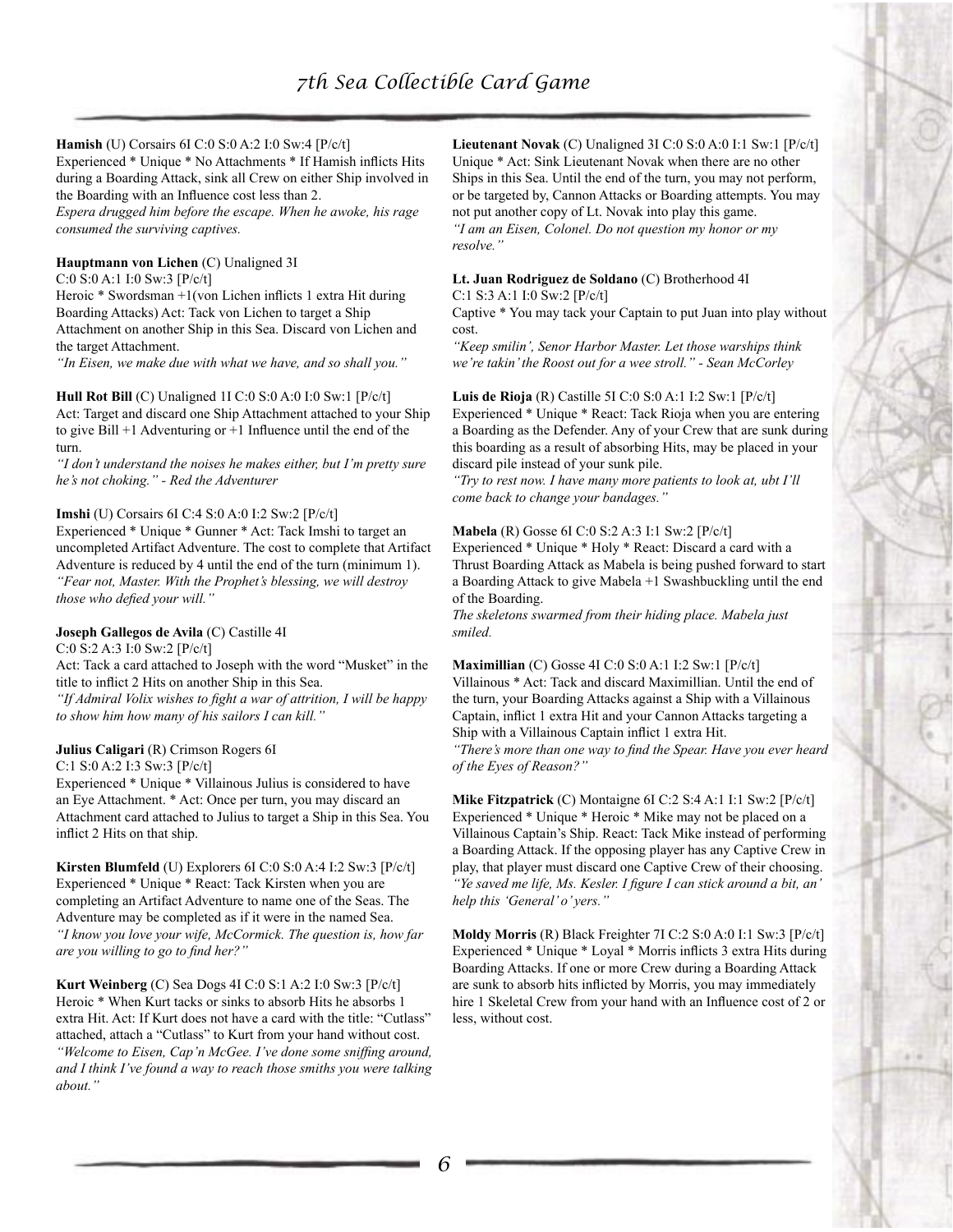# **Montaigne Marines** (C) Montaigne 3I

C:0 S:2 A:1 I:0 Sw:2 [P/c/t]

No Attachments \* React: When another player performs an Action that discards or sinks one of your Ally or Control cards, discard the Marines to cancel the action.

*"We must break the Castillians' will to fight. Burn the town, Kill all who resist." - Admiral Valoix*

**Petro Angelina** (C) Corsairs 4I C:0 S:2 A:0 I:1 Sw:2 [P/c/t] Captive \* Holy \* Rower \* Act: Tack Petro to give all of your other Rower cards +1 Sailing until the end of the turn.

*Petro was one of Kheired-Din's captive rowers, anonymous and abused, until Espera's escape gave him the chance to show his loyalty.*

**Piotr the Badger** (C) Explorers 3I C:0 S:0 A:3 I:0 Sw:1 [P/c/t] Pyeryem 1 \* React: Discard Piotr when paying Adventuring to produce 3 Adventuring.

*The inscriptions told him how to activate the Switch - just before sealing the room shut behind him.*

**Red Thorfild** (R) Vesten 9I C:1 S:3 A:4 I:2 Sw:4 [P/c/t] Experienced \* Unique \* Villainous \* Loyal \* First Mate \* Swordsman +2 \* Red has a Hand attachment \* React: Once per turn, instead of performing a Boarding Attack, reduce Red's Swashbuckling by 3 to add +6 to Red's Swordsman Bonus until the end of the Boarding.

**Reggie Wilcox** (F) Brotherhood 8I C:3 S:3 A:4 I:2 Sw:4 [P/c/t] Experienced \* Unique \* Loyal First Mate \* Act: Tack Reggie and pay 2 Adventuring to target a player with a Ship in this Sea. That player must discard one of their non-Captain Crew. *"Since when does stealin' a ship mean climbin' a wall an' kidnappin' a bloody harbor master?"*

## **Reynaldo Pasado** (U) Crimson Rogers 4I

C:1 S:4 A:0 I:0 Sw:1 [P/c/t]

Unique \* Villainous \* Reynaldo may not be placed on a Heroic Captain's Ship. \* Your hand size is increased by 1 while there is a Heroic Captain in play.

**Roger Gaffrin** (R) Sea Dogs 6I C:0 S:3 A:0 I:3 Sw:2 [P/c/t] Experienced \* Unique \* Loyal \* All of your Sea Dog Crew inflict 1 extra Hit during Boarding Attacks.

*"One day, not far from now, another shantyman will be singing about the voyage we're taking now."*

**Rosamaria Falisci** (U) Unaligned 4I C:0 S:0 A:0 I:1 Sw:1 [P/c/t] Unique \* Fate 1 \* React: Tack Rosamaria immediately after another player draws cards during the Actions phase other than during a Boarding, to end the Actions phase. *"Sometimes, rushing your fate is the best way to make it not happen."*

**Scott Preston** (U) Unaligned 3I C:0 S:0 A:0 I:0 Sw:3 [P/c/t] Unique \* No Attachments \* Act: Tack Scott. Until the end of the turn, other Ships have their Move Costs increased by 2 when attempting to start a Boarding against your ship.

*"Red found him in some wharf-side dive. He's crazy in love with her, so he does whatever she says." - Arturo Rodriguez*

**Shala** (R) Corsairs 8I C:2 S:4 A:3 I:3 Sw:3 [P/c/t]

Experienced \* Unique \* Loyal \* Villainous \* React: Once per turn, when you are producing Influence, you may sink one of your Corsairs Crew to produce 2 Influence.

*Kheired-Din could barely be contained after the escape. Only Shala's gentle words kept him from butchering the entire crew.*

**Skeletal Dregs** (U) Black Freighter 1I C:0 S:0 A:0 I:0 Sw:1 [P/c/t] Loyal \* No Attachments \* Skeletal \* React: When the Dregs sink to absorb Hits, discard a card from your hand to place the Dregs in your hand instead of the discard pile.

**The Calloways** (R) Explorers 7I C:0 S:3 A:2 I:3 Sw:3 [P/c/t] Experienced \* Unique \* Loyal \* Swordsman +1 \* The Calloways have  $+2$  Swashbuckling while you are the Defender in a Boarding. *"Pull, Piotr! On the count of three..."*

**Uriah the Dribbler** (U) Black Freighter 4I C:3 S:0 A:1 I:0 Sw:2 [P/c/t] Loyal \* Gunner \* Skeletal *A former associate of Foul Weather Jack, it was Uriah who first told his master about the Spear of the West Wind, and what they could do once they harnessed it.*

**Ursula von Stahl** (R) Unaligned 5I C:0 S:0 A:1 I:1 Sw:2 [P/c/t] Unique \* Villainous \* Act: Pay 3 Influence and tack Ursula to target another player's Ship in this Sea. That player must discard one of their non-Captain Crew. If that player does not have a non-Captain Crew with an Influence cost less than 3, this ability has no effect.

**Velik** (U) Brotherhood 7I C:2 S:3 A:4 I:2 Sw:3 [P/c/t] Experienced \* Unique \* Loyal \* Heroic \* Lærdom 1 \* React: If Velik is untacked and his Adventuring skill is greater than 2, you may discard 1 card from your hand when you are paying an Adventuring cost to produce 2 Adventuring. Reduce Velik's Adventuring by 3 until the end of the turn.

**Whalers** (U) Unaligned 5I C:1 S:4 A:1 I:0 Sw:2 [P/c/t] Rower \* No Attachments \* When Whalers pay Cannon or Swashbuckling to discard a Sea Attachment, that Sea Attachment is sunk instead.

*"You lot ever killed a leviathan before?"*

**William Highport** (U) Gosse 6I C:0 S:0 A:0 I:0 Sw:1 [P/c/t] Heroic  $*$  Swordsman  $+1$   $*$  William may not be placed on a Villainous Captain's Ship. \* Act: Once per turn, target one of William's skills. William gains  $+3$  to that skill for the remainder of the turn.

*"Captain Gosse, on behalf of the Rose and Cross, I have come to make you an offer..."*

**Yr Hagin Bronsson** (U) Vesten 4I C:0 S:1 A:0 I:1 Sw:2 [P/c/t] Laerdom 1 \* React: Once per turn, target a player drawing cards during the Actions phase other than during a Boarding. Inflict a number of Hits to that player equal to the number of cards drawn. *"Beware the path you tread, Olafssdottir. I see your quest for vengeance opening the gates of damnation"*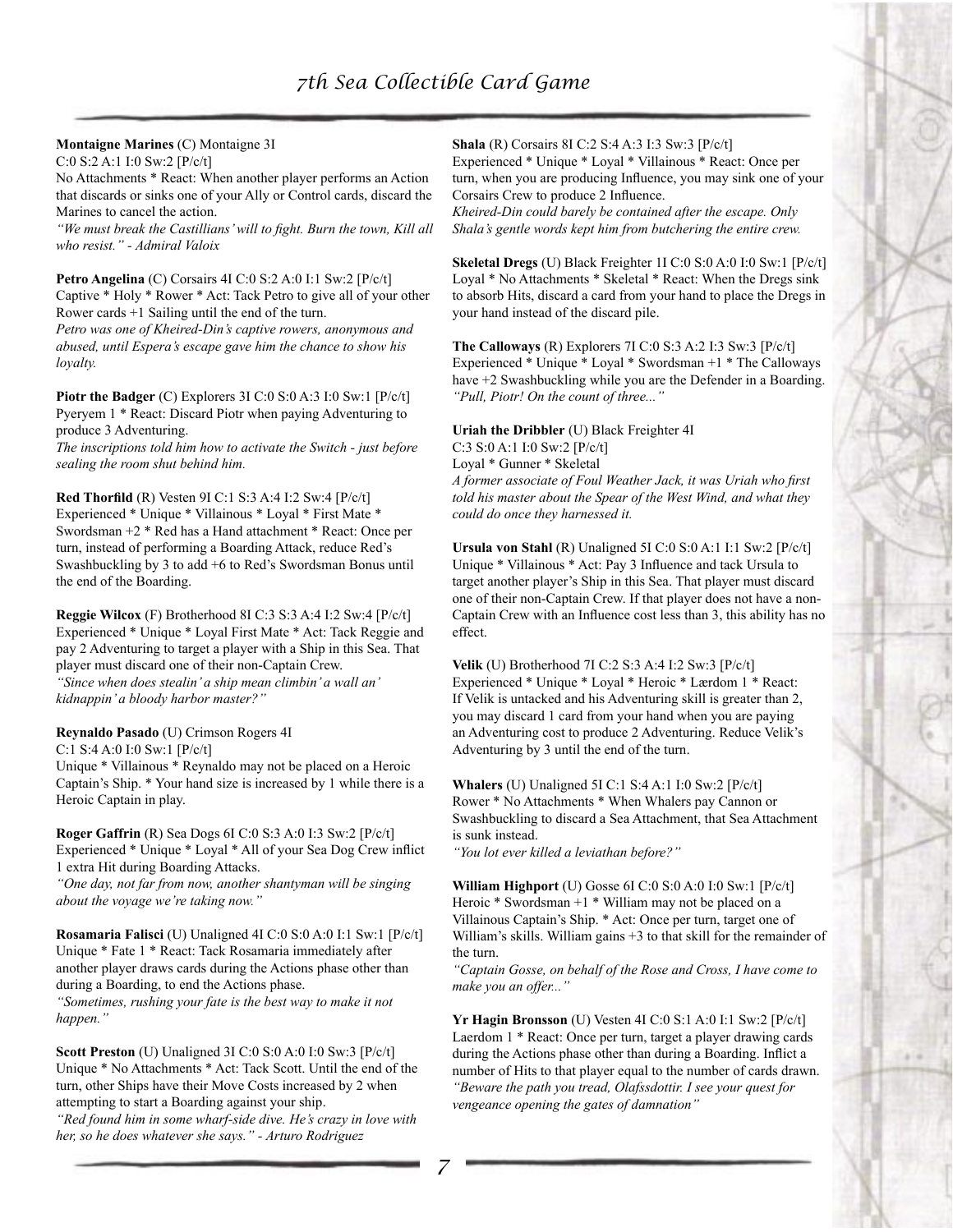# *Adventures*

#### **Foul Weather Jack's Map, Part I** (R) [T/c/s]

Unique \* 1 Sea Away \* To complete: Pay 5 Adventuring (minus 1 for each completed "Foul Weather Jack's Map" adventure you have in play) \* Item \* Captain Attachment: React: Tack this card when paying a Cannon cost to produce 1 Cannon for each completed Foul Weather Jack's Map card you have in play.

#### **Foul Weather Jack's Map, Part II** (R) [T/c/s]

Unique \* 1 Sea Away \* To complete: Pay 5 Adventuring (minus 1 for each "Foul Weather Jack's Map" adventure you have completed and in play) \* Item \* Captain Attachment: React: Tack this card when paying an Influence cost to produce 1 Influence for each completed Foul Weather Jack's Map card you have in play.

#### **Foul Weather Jack's Map, Part III** (R) [T/c/s]

Unique \* 2 Sea Away \* To complete: Pay 3 Adventuring (minus 1 for each "Foul Weather Jack's Map" adventure you have completed and in play) \* Item \* Captain Attachment: React: Tack this card when paying a Sailing cost to produce 1 Sailing for each completed Foul Weather Jack's Map card you have in play.

## **Foul Weather Jack's Map, Part IV** (R) [T/c/s]

Unique \* 2 Sea Away \* To complete: Pay 3 Adventuring (minus 1 for each "Foul Weather Jack's Map" adventure you have completed and in play) \* Item \* Captain Attachment: React: Tack this card when paying a Swashbuckling cost to produce 1 Swashbuckling for each completed Foul Weather Jack's Map card you have in play.

## **Nibelungen Forge** (R) [T/c/s]

2 Seas Away \* To complete: Pay 5 Adventuring (3 if completed in Frothing Sea). \* Unique \* Artifact \* Captain Attachment: All of your Crew Attachments which tack to inflict Hits inflict 1 extra Hit.

## **The Fourth Switch** (R) [T/c/s]

Unique \* 2 Seas Away \* To complete: Pay 8 Adventuring (4 if completed in Frothing Sea). \* Captain Attachment: Act: Sink this card. All Ships not in this Sea must pay their Ship's Move Cost  $+2$ or suffer 5 Hits.

## **The Lure of Gold** (R) [T/c/s]

Unique \* 1 Sea Away \* To complete: Pay 4 Adventuring and Sink two of your untacked Crew. \* Captain Attachment: You draw 1 extra card during the Draw phase.

# *Attachments*

#### **"Have at um' Boys!"** (C) - [C/d/s]

Captain Attachment \* React: Sink this card and tack one of your Crew instead of performing a Boarding Attack. Until after the end of this Boarding, players may not play Action cards instead of performing a Boarding Attack.

*As Reis' frustration grew, so did the bloodshed.*

## **"I've Seen Worse"** (U) - [C/d/s]

Crew Attachment \* Adventuring 3 Knack (May only be attached to a Crew with 3 or more Adventuring) React: Discard this card when this Crew tacks to produce skill points. The Crew produces 2 extra points of the skill.

*"The Fourth Switch is somewhere on this island. We're going to find it, hostile natives or no."*

#### **Alesio's Fate** (U) - [C/d/s]

Crew Attachment \* Fate 1 Knack (May only be played on a Crew with Fate 1 or more). Act: Tack Alesio's Fate to target a Crew with more than 2 attachments. That Ship suffers 1 Hit for each Knack attached to the target Crew.

*"You defied destiny's plan, you impudent girl. Now your precious captain will pay the price..."*

#### **Arisent** (R) 12In [C/d/s]

Frothing Sea Attachment \* Unique \* Control \* Port \* You must be in the Frothing Sea to play this card. Any player in the Frothing Sea may discard Arisent by tacking one of their Crew with Swashbuckling greater than 6, as an action. When you are in an adjacent Sea, and tacking to pay for a Control card, your Captain produces 3 extra skill points.

*The heart of Montaigne's war against Castille.*

#### **Bad Surgeon** (R) - [C/d/s]

Opponent's Ship Attachment \* You must discard one of your Ship or Captain Attachments to put this card into play. Any player in this Sea may, as an action, pay 3 Influence to discard Bad Surgeon. Crew on this ship absorb 1 less Hit (minimum 1) when tacking to absorb Hits.

*My advice: don't get sick.*

## **Caligari's Island** (R) 12Sw [C/d/s]

Forbidden Sea Attachment \* Unique \* Control \* Port \* You must be in the Forbidden Sea to play this card. Any player in the Forbidden Sea may discard Caligari's Island by tacking one of their Crew with Swashbuckling greater than 6, as an action. When you are in an adjacent Sea, and tacking to pay for a Control card, your Captain produces 3 extra skill points.

*Somewhere within its twisted towers lies a cell for Allende.*

#### **Carleon** (R) 12Ad [C/d/s]

Trade Sea Attachment \* Unique \* Control \* Port \* You must be in the Trade Sea to play this card. Any player in the Trade Sea may discard Carleon by tacking one of their Crew with Cannon greater than 6, as an action. When you are in an adjacent Sea, and tacking to pay for a Control card, your Captain produces 3 extra skill points.

*The capital of Avalon, a faerie tale come to life.*

#### **Demon Eyes** (R) 3Ad [C/d/s]

Crew Attachment \* Eye \* Fear 1 Knack (May only be attached to a Crew with Fear of 1 or more) (A Crew may not have more than 1 Eye Attachment) \* React: Tack this card when a Crew tacks to absorb Hits inflicted by this Crew during a Boarding Attack. The number of Hits absorbed by that Crew is reduced to zero.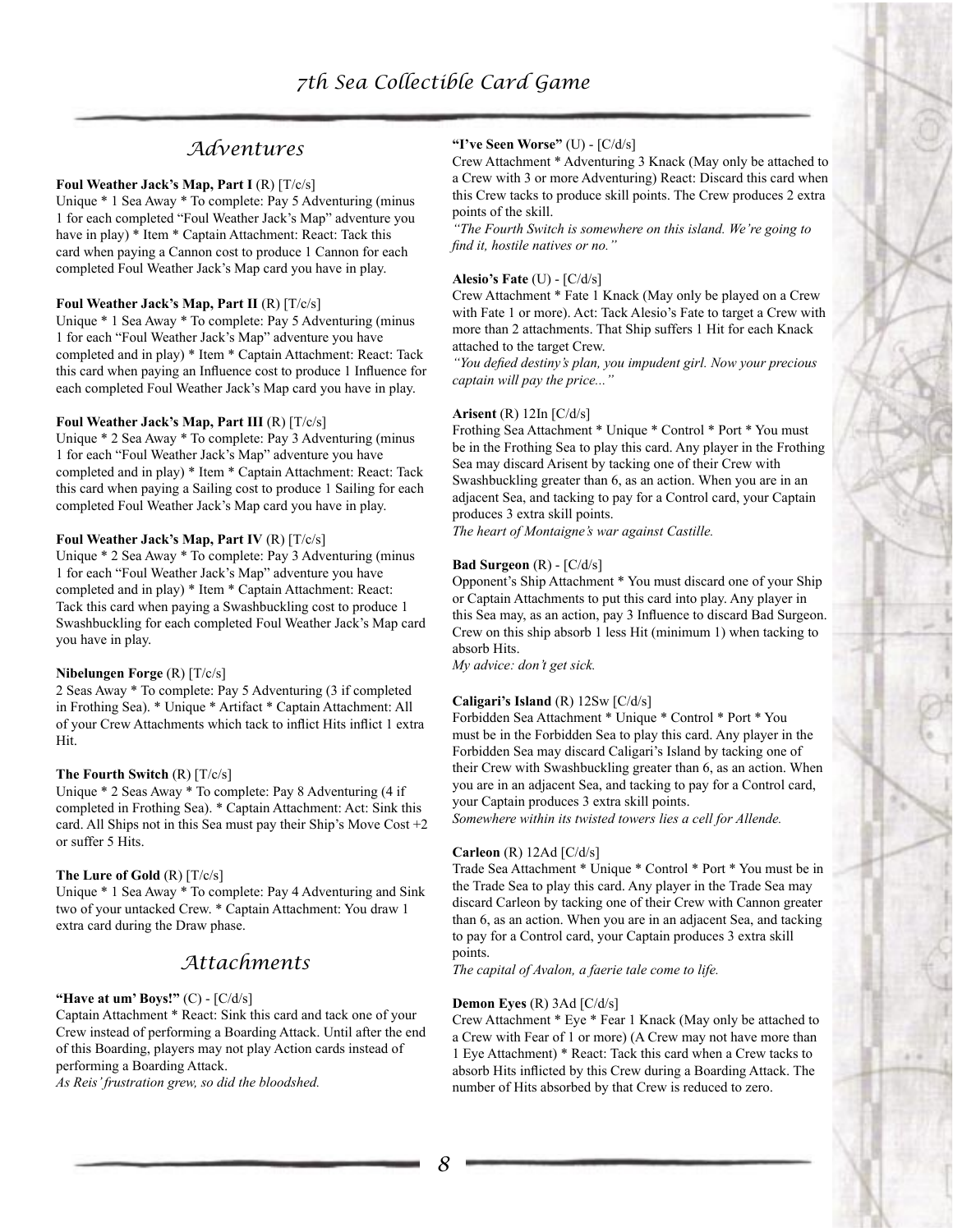## **Eyes of Reason** (U) 3Ad [C/d/s]

Captain Attachment \* Eye (A Crew may not have more than one Eye Attachment) React: Tack the Eye of Reason and target a Crew on another player's Ship instead of performing a Boarding Attack. All Attachments on the target are tacked. The Attachments are considered to be blank until after the Boarding ends.

*"The eye can locate the Spear, Gosse. All you need do is fint it." - Maximillian*

#### **Fool's Errand** (C) 3Ad [C/d/s]

This Sea Attachment \* Unique \* Any player in this Sea may sink Fool's Errand by tacking one of their Crew as an action. Heroic Captains may not tack to produce Cannon or Adventuring while this card is in play.

*"It may be a fool's errand, Mabela, but if we can't find the Eye, then Necros has already won." - Philip Gosse*

#### **le Beau's Compass** (R) - [C/d/s]

Crew Attachment \* Unique \* Item \* Port, 1 Knack (May only be attached to a Crew with Port, of 1 or more) Act: Tack and sink this card to target an Adventure in your Discard or Sunk Pile. Put that Adventure into play as if it were played normally.

*"He left it on the General's ship when he disembarked. Do you think he'll return to claim it?"*

#### **Overstocked** (U) - [C/d/s]

Captain Attachment \* Act: Tack this card and target a Ship which is exceeding its Crew Maximum to inflict 3 Hits on that Ship. *McCormick packed the hold to bursting, even taking up some of the sleeping bunks. The island was dangerous and he knew he'd be returning with fewer crewmen that he started with...*

#### **Preparing for a Long Voyage** (U) 2Ad [C/d/s]

Ship Attachment \* You may only attach this card if your Ship's Crew Maximum is 8 or less. This card counts as 1 Crew toward your Crew Maximum. React: Tack this card when paying a Sailing cost to produce 3 Sailing. React: Discard this card when paying Adventuring to produce 2 Adventuring.

*"It's in the heart of the Mirror... the Island of the Sunken Eye..."*

#### **Reis' Brides** (R) 2Ad [C/d/s]

Ship Attachment \* Unique \* Pet The cost of Reis' Brides is zero if you have a Crimson Roger Captain. React: Tack Reis' Brides when a Crew is discarded or sunk in this Sea to give your Captain +2 Influence, until the end of the turn.

*The sirens followed the Roger on its course, feeding on their "bridegroom's" victims.*

#### **Responsive Helm** (R) - [C/d/s]

Ship Attachment \* Unique \* This card may only be attached to a Ship with a printed Move Cost of 2 or less. React: Tack when you suffer Hits, except during Boarding. You suffer 2 fewer Hits. *"Don't touch it. You'll break it." - Long "Tall" Harry*

#### **Salted Meat** (C) 3Ad [C/d/s]

Crew Attachment \* Item \* Cheap \* Act: Discard this card to increase this Crew's Swashbuckling by 2 until the end of the turn. *"Don't worry. The blood helps keep it fresh."*

#### **San Cristobal** (R) 12Ca [C/d/s]

La Boca Attachment \* Unique \* Control \* Port \* You must be in La Boca to play this card. Any player in La Boca may discard San Cristobal by tacking one of their Crew with Sailing greater than 6, as an action. When you are in an adjacent Sea, and tacking to pay for a Control card, your Captain produces 3 extra skill points. *The ancient seaside capital of Castille.*

#### **Scatter Pistol** (U) 3Ad [C/d/s]

Crew Attachment \* Item \* React: Tack and discard the Scatter Pistol immediately before the first round of Boarding. If you are the Defender, inflict 2 Hits on the other ship in the Boarding. *"I got it in Freiburg. Best money I ever spent"*

## **Senor Ladron** (R) - [C/d/s]

Brotherhood Captain Attachment \* Unique \* Pet \* React: Tack Ladron when you are paying a skill cost for an Item Adventure or Item Attachment to reduce the cost by 3 (minimum 0). *Allende's pet monkey found little joy without his master.*

#### **Sousdal** (R) 12Sa [C/d/s]

The Mirror Attachment \* Unique \* Control \* Port \* You must be in the Mirror to play this card. Any player in the Mirror may discard Sousdal by tacking one of their Crew with Adventuring greater than 6, as an action. When you are in an adjacent Sea, and tacking to pay for a Control card, your Captain produces 3 extra skill points.

*The biggest port on the Mirror and home to the Ussuran Orthodox Church.*

#### **St. Roger's Spyglass** (R) - [C/d/s]

Crew Attachment \* Unique \* Item \* Glamour 2 Knack (May only be attached to a Crew with Glamour of 2 or more) Your Adventures may be placed 1 Sea closer or farther when brought into play (minimum 1 Sea Away).

*"It helps you to see, but you have to know what to look for." - Jeremiah Berek*

#### **Stealing the Falcon's Roost** (R) 6Ad [C/d/s]

Ship Attachment \* Unique \* When this card enters play, sink all Ship Attachments attached to your Ship, including all Damage Attachments. Your crew maximum is modified to a 9 and your Ship's Move Cost is modified to a 3 while this card is attached. *"Forgive me, senor, but we have need of your ship." - Jeremiah Berek*

#### **Swivel Gun** (C) 5Ca [C/d/s]

Ship Attachment \* Act: Tack Swivel Gun and target another Ship in this Sea to inflict a 1 Hit Cannon Attack on that Ship. React: Tack Swivel Gun when paying a Cannon cost to produce 1 Cannon.

*"Castille's cannons have bloodied us far too long. Time to silence them." - Admiral Valoix*

#### **The Guiding Gem of Hierro** (R) - [C/d/s]

Ship Attachment \* Unique \* You must tack your Captain to bring this card into play. Act: Tack this card when you are paying a Sailing cost to produce 2 Sailing.

*"For two years, I kept it hidden from Kheired-Din. The time has come to use it again." - Ernesto Castillus*